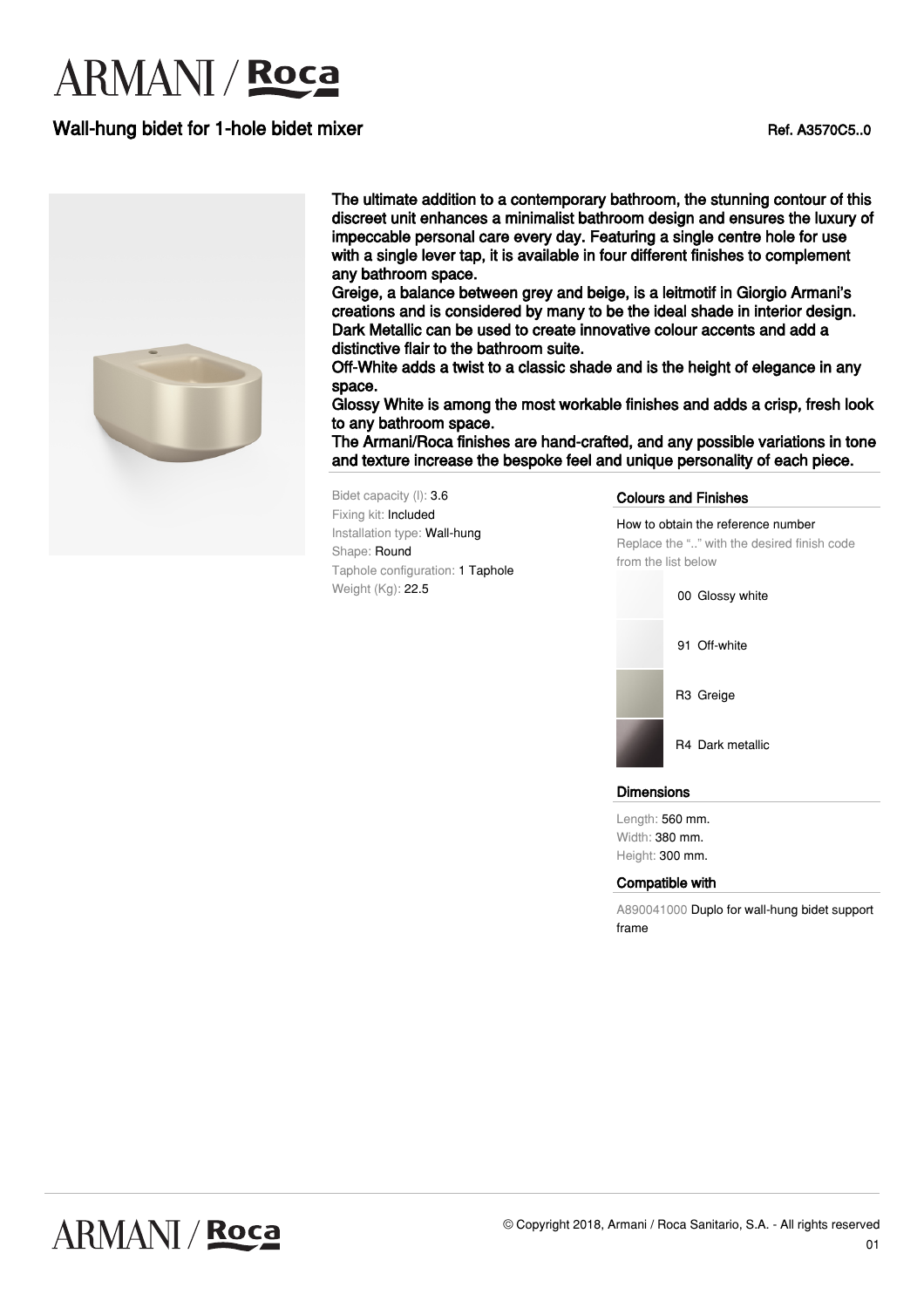

### Wall-hung bidet for 1-hole bidet mixer Ref. A3570C5..0

### Technical drawings